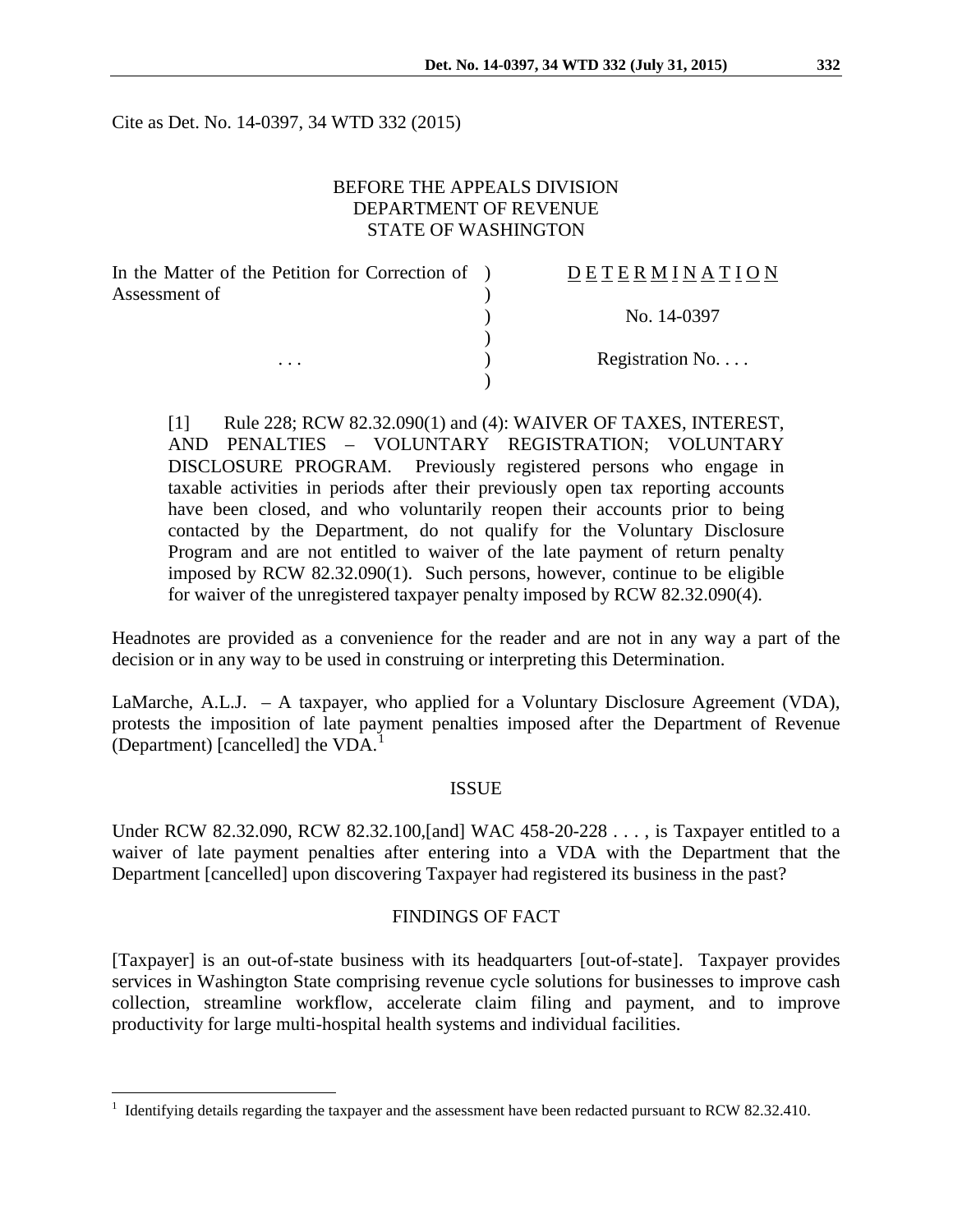Taxpayer's Controller contacted the Department in October 2009, after Taxpayer decided to hire a sales representative to work in this state. In conjunction with its enrollment of the new employee with the Department of Labor and Industries and other state-mandated programs, Taxpayer registered with the Department on October 28, 2009. Taxpayer claims that it registered with the Department in error, because registration was not necessary if Taxpayer was not engaging in business in the state. Seventeen days after registering its business, Taxpayer notified the Department that it had not made any sales and did not do business in the state, and closed its business tax account on November 16, 2009.

Taxpayer began making sales in Washington in June 2010, and neglected to re-register its business or otherwise notify the Department. Taxpayer did not file tax returns or pay taxes for its business activities in the state prior to 2014. At the end of 2013, Taxpayer discovered it had exposure for gross receipts tax in Washington, and came forward on January 8, 2014 to voluntarily register and pay prior taxes under the Department's Voluntary Disclosure Program.<sup>[2](#page-1-0)</sup>

In response to questions the Department e-mailed to Taxpayer's representative on January 8, 2014, Taxpayer stated that it had never been contacted by the Department with respect to its business activities in the state, that it had never been registered to file Washington State Combined Excise Tax Returns, and that it had estimated annual gross income in Washington of \$... in 2010, \$... in 2011, and \$... in 2012.<sup>[3](#page-1-1)</sup>

Taxpayer entered into VDA  $# \dots$  with the Department on January 30, 201[4](#page-1-2).<sup>4</sup> The Department [cancelled] VDA  $#$  . . . when it discovered Taxpayer had previously registered its business in 2009. Subsequently, the Department issued an assessment on April 28, 2014, Document No. . . . , for the period of January 1, 2010 through December 31, 2013 (Audit Period), totaling \$. . . , consisting of \$. . . in Services and Other business and occupation (B&O) tax, \$. . . interest, and \$. .. in late payment penalties for years 2011 through 2013.<sup>[5](#page-1-3)</sup>

Taxpayer paid \$. . . toward the assessment on May 22, 2014, and timely filed an appeal. Taxpayer argues that it qualifies for the penalty waiver benefits of a full VDA, and therefore should also receive a waiver of the late payment penalties of \$. . . for years 2011 through 2013.

# ANALYSIS

The Washington tax system is based largely on voluntary compliance. The Revenue Act imposes on taxpayers the responsibility to inform themselves about applicable tax laws, register with the Department, and accurately and timely pay taxes. RCW 82.32A.

If the Department obtains information from which it appears a person has not paid the amount of tax properly due, the Department is required to assess against the taxpayer such additional

<span id="page-1-0"></span> <sup>2</sup> *. . .* 3 *. . .* 

<span id="page-1-1"></span>

<sup>4</sup> *. . .* 

<span id="page-1-3"></span><span id="page-1-2"></span><sup>&</sup>lt;sup>5</sup> The Department did not assess a five percent substantial underpayment penalty and waived the late payment penalty for 2010, because Taxpayer had no tax liability for the 24-month period prior to the date a tax liability first occurred. *See* RCW 82.32.105(2)(a) and (b). However, the Department did not waive the late payment penalties for 2011 through 2013.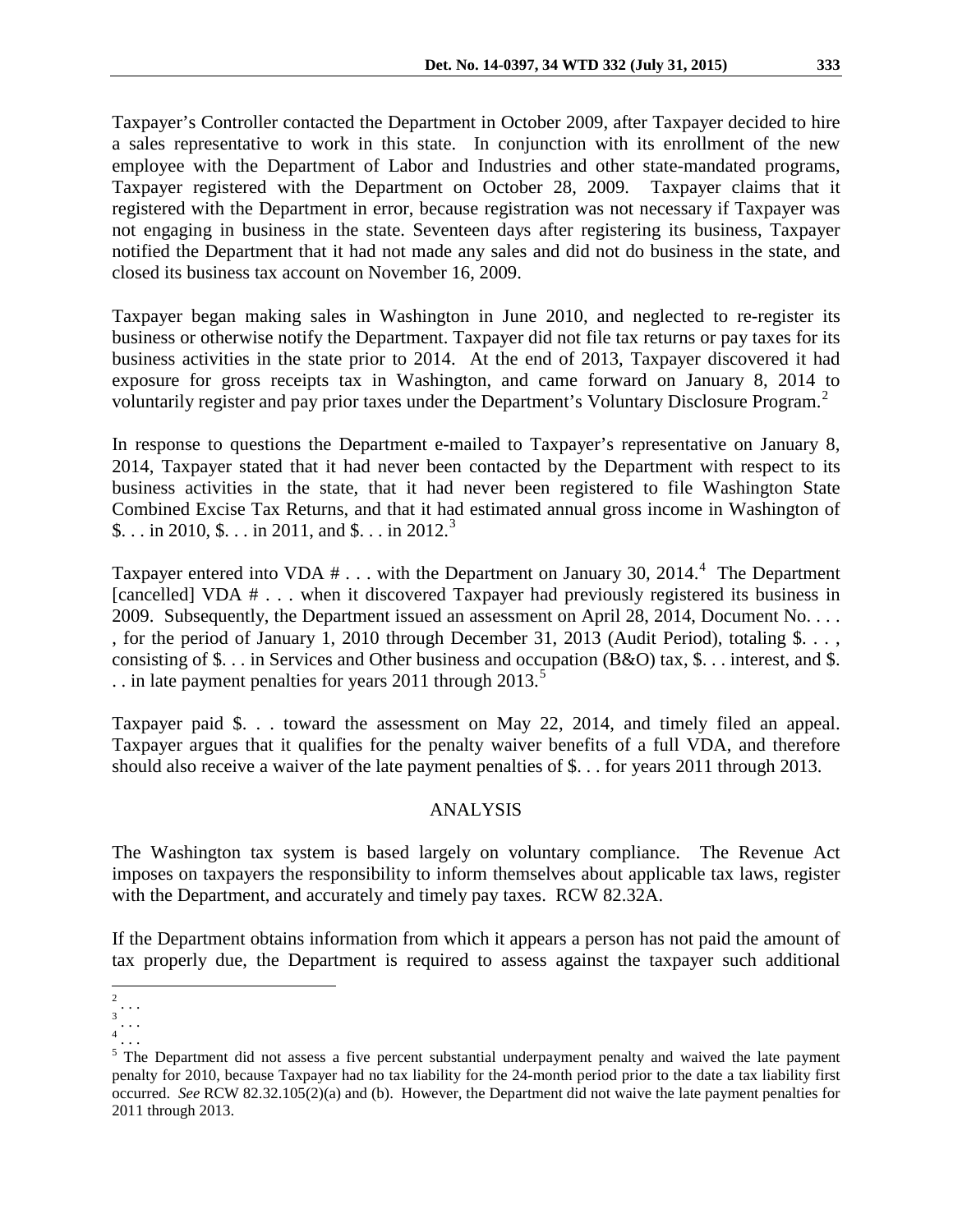amounts, and is also required to add interest to the tax due. RCW 82.32.050. The Department may generally assess up to four years after the close of the tax year, but may assess for up to seven years if the taxpayer has not registered as required by RCW 82.32.030. RCW 82.32.050(4).

RCW 82.32.090(1) provides for the assessment of a late payment of return penalty if payment of taxes due was not timely received. The amount of the late payment penalty varies from 5% to 25%, depending on how long payment is delinquent. At the time of the assessment, all of Taxpayer's taxes were at least 60 days overdue, and so the Department was required to assess the maximum 25% late payment penalty.

Assessment of the delinquent taxes, penalties, and interest is mandatory. Det. No. 01-193, 21 WTD 264 (2002); Det. No. 99-279, 20 WTD 149 (2001); Det. No. 87-235, 3 WTD 363 (1987). The Department has limited authority to waive or cancel the penalties set out in RCW 82.32.090. Generally, the Department will not cancel penalties unless the failure that triggered the penalty was due to "circumstances beyond the control of the taxpayer" in accordance with RCW 82.32.105(1).

The Department adopted WAC 458-20-228 (Rule 228), in part, to administer tax penalties. Rule 228 explains,

[c]ircumstances beyond the control of the taxpayer are generally those which are immediate, unexpected, or in the nature of an emergency. Such circumstances result in the taxpayer not having reasonable time or opportunity to obtain an extension of the due date or otherwise timely file and pay.

Rule  $228(9)(a)(ii)$ . The same rule section gives examples of circumstances that are considered beyond the control of the taxpayer, including erroneous written information from the Department, an act of fraud or conversion by the taxpayer's employee or contract helper which the taxpayer could not immediately detect or prevent, and emergency circumstances around the time of the due date, such as the death or serious illness of the taxpayer or a family member or accountant, unplanned unavoidable absence, and destruction of the business or records by fire or other casualty.

Rule 228(9)(a)(iii) also gives examples of circumstances that generally are not considered beyond the control of the taxpayer, which include:

• A misunderstanding or lack of knowledge of a tax liability.

According to Taxpayer, it misunderstood or did not know that it was liable for Washington's excise taxes during the Audit Period. Misunderstanding or lack of knowledge does not constitute a circumstance beyond Taxpayer's control as that term is used in Rule 228. We conclude that Taxpayer's failure to pay B&O tax was not due to circumstances beyond its control, and the penalties imposed thereon cannot be waived on that basis.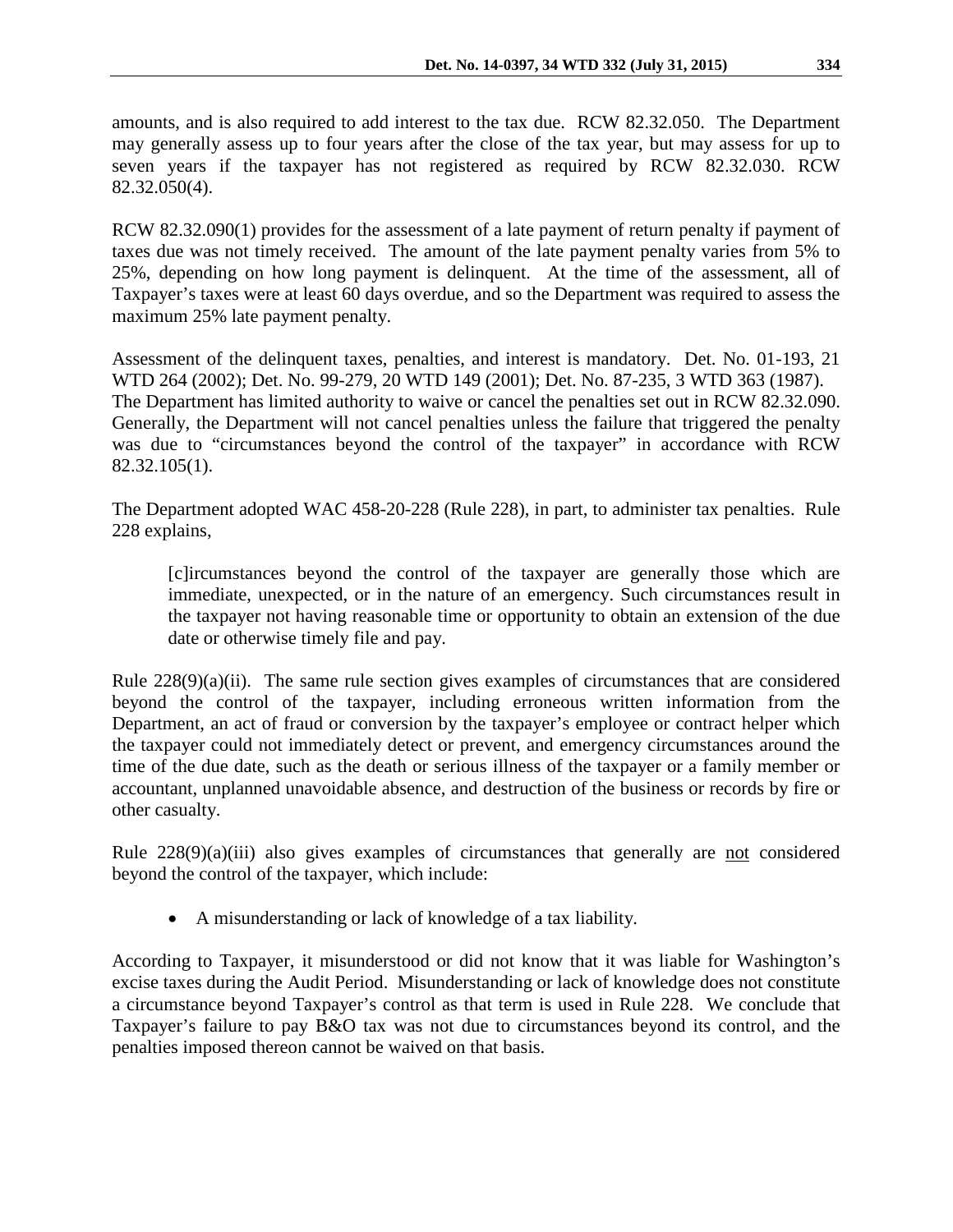The Department also may waive late penalties, if the taxpayer has a good payment history as specified in RCW 82.32.105(2) for the prior 24 months. RCW 82.32.105(2) provides taxpayers with a "24 month" provision under which:

The department shall waive or cancel the penalty imposed under RCW 82.32.090(1) when the circumstances under which the delinquency occurred do not qualify for waiver or cancellation under subsection (1) of this section if:

(a) The taxpayer requests the waiver for a tax return required to be filed under RCW 82.32.045, 82.14B.061, 82.23B.020, 82.27.060, 82.29A.050, or 84.33.086; and

(b) The taxpayer has timely filed and remitted payment on all tax returns due for that tax program for a period of twenty-four months immediately preceding the period covered by the return for which the waiver is being requested.

Under Rule  $228(9)(b)(i)(B)$ , however:

If a taxpayer has obtained a tax registration endorsement with the department prior to engaging in business within the state and has engaged in business activities for a period less than twenty-four months, the taxpayer is eligible for the waiver if the taxpayer had no delinquent tax returns for periods prior to the period covered by the return for which the waiver is being requested. As a result, the taxpayer's very first return due can qualify for a waiver under the twenty-four month review provision. (See also WAC 458-20-101) for more information regarding the tax registration and tax reporting requirements.) This is the only situation under which the department will consider a waiver when the taxpayer has not timely filed and paid tax returns covering an immediately preceding twenty-four month period.

Here, the Department was required to assess taxes and interest under RCW 82.32.100, and late payment penalties under RCW 82.32.090(1). Taxpayer misunderstood or did not know about its registration and tax reporting obligations, which is not a circumstance beyond its control, therefore Taxpayer is not entitled to waiver of penalties under RCW 82.32.105(1) and Rule  $228(9)(a)$ . However, because Taxpayer had no delinquent tax returns for periods prior to the period covered by the return for which the waiver is being requested, Taxpayer was entitled to a waiver of the late payment penalty for year 2010 under Rule  $228(9)(b)(i)(B)$ ; the Department took this into consideration, and did not assess late payment penalties for year 2010.

Alternatively, under the Department's Voluntary Disclosure Program, taxpayers can enter into an agreement whereby the taxpayer voluntarily discloses its taxable activities for the current year, plus the preceding four years and the Department agrees to limit its review to this period and partially or fully waive applicable penalties. This information is available on the Department's website.<sup>[6](#page-3-0)</sup> On the Voluntary Disclosure Program webpage,<sup>[7](#page-3-1)</sup> the Department sets out the following requirements for a taxpayer to be eligible for the Voluntary Disclosure Program:

<span id="page-3-0"></span>e a see Department of Revenue webpage at a see a see all the Revenue webpage at a metal of  $\alpha$ [http://dor.wa.gov/content/doingbusiness/registermybusiness/doingbus\\_vod.aspx#benefits](http://dor.wa.gov/content/doingbusiness/registermybusiness/doingbus_vod.aspx%23benefits) (last accessed December 15, 2014).

<span id="page-3-1"></span> $^7$  *Id.*